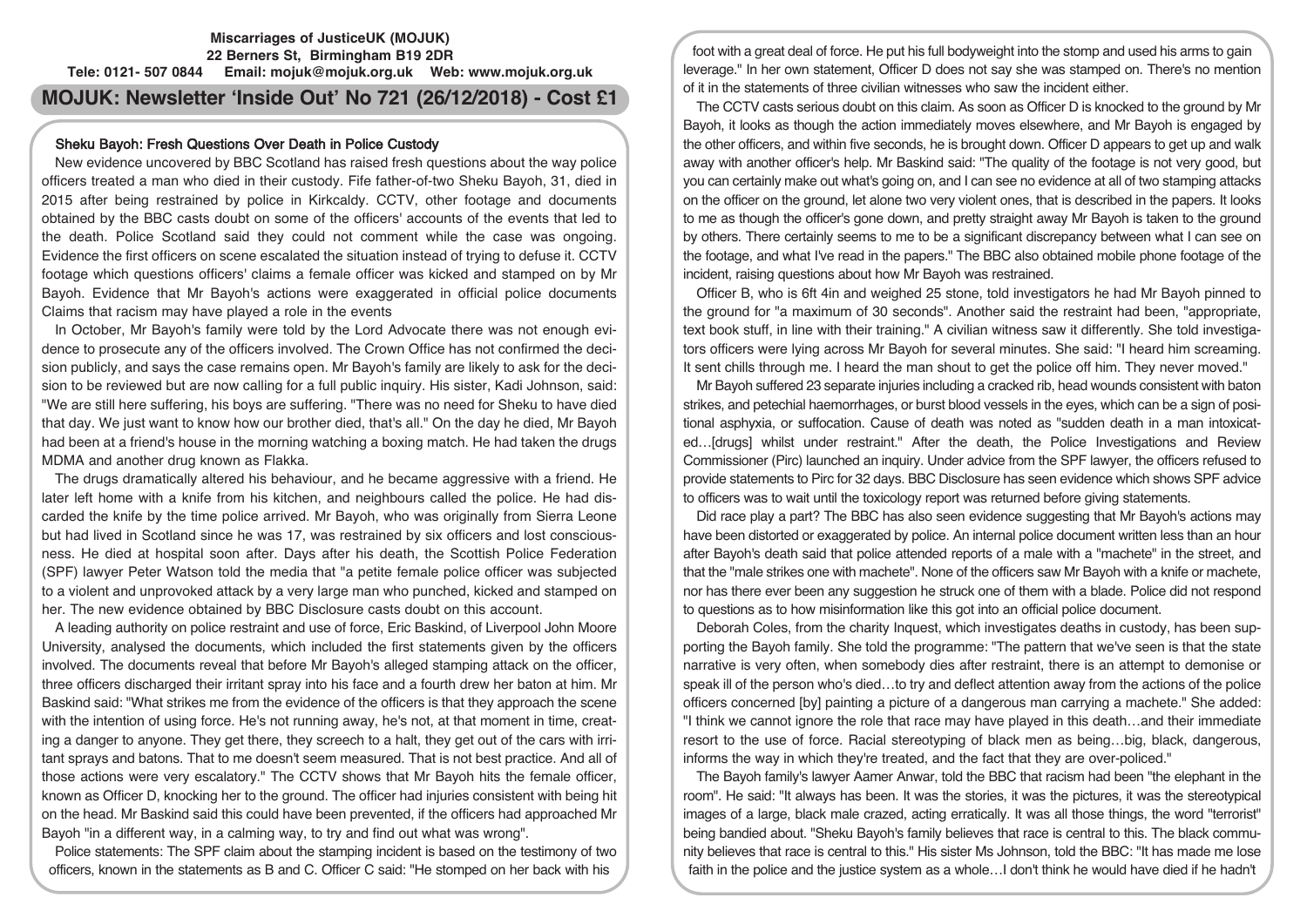met the police. She added: "He wasn't himself, the way he was acting, but then no duty of care was given to him…because he was a black man. That's how we feel."

Inappropriate to comment: Claire Baker, MSP for mid Scotland and Fife, said the allegations in the Disclosure programme were "shocking." She added: "I recognise the police do a difficult job…but something went wrong, which raises questions about whether the police's response was proportionate. "I think there should be a public inquiry." The Scottish government said it was considering a public inquiry.

Police Scotland said it could not comment while the case remained open. A spokesman offered sympathy for the Bayoh family. The Scottish Police Federation, which represents some of the officers involved in the restraint, said it would be inappropriate to comment until all legal processes were complete, but it added that the BBC sought to publish "fundamental inaccuracies" about the case.

# No Power to Impose Conditions on a CTO Depriving a Patient of his/her liberty.

Welsh Ministers (Respondent) v PJ (Appellant) – UKSC 2018/0037

On appeal from the Court of Appeal Civil Division (England and Wales)

The appellant, PJ, is a man with a mild learning disability, an autistic spectrum disorder and significant behavioural impairment. He has capacity to make decisions about restriction of his liberty. He was detained in a hospital between 1999 and 2007 following a conviction for actual bodily harm and threats to kill, and was detained again in 2009. He has spent almost all of his adult life detained in hospital. PJ was made the subject of a Community Treatment Order made by his responsible clinician in September 2011. The order discharged him from hospital into the care of a residential specialist facility. It had the effect of significantly restricting his liberty by providing for near continuous supervision and very limited unescorted leave from his residential placement. The reasoning of the responsible clinician was that PJ required treatment for his safety and the protection of others. PJ applied for discharge of the order.

The issues are: Whether a statutory power to impose conditions amounting to a deprivation of liberty can ever lawfully be "implied"; Whether the framework for Community Treatment Orders provides practical and effective protection for patients' rights under the European Convention on Human (ECHR) Rights; What is the scope of a tribunal's power to take into account ECHR rights. The Supreme Court unanimously allows the appeal and declares that there is no power to impose conditions in a CTO which have the effect of depriving a patient of his liberty.

Background To The Appeal: A patient detained under the Mental Health Act 1983 (MHA) may be released from compulsory detention in hospital subject to a community treatment order (CTO). The question arising on this appeal is whether a patient's responsible clinician (RC) may impose conditions in a CTO which amount to the deprivation of his liberty within the meaning of article 5 of the European Convention on Human Rights.

The appellant, PJ, is 47. He has a mild learning disability and difficulties falling within the autistic spectrum. This has been accompanied by aggressive and irresponsible behaviour consisting of violent and sexual offending. He was convicted in 1999 of assault occasioning actual bodily harm and threats to kill, and the court imposed a hospital order on him under s 37 MHA. He was discharged from a medium secure unit to a unit which later became a hospital, where he remained voluntarily as an informal patient before, in May 2009, he was compulsorily detained for treatment under the civil power in s 3 MHA. In September 2011 he was discharged from hospital subject to a CTO, which required him to reside in a care home subject to close supervision, from which his absences were either escorted or subject to strict limits as to time, purpose and place.

Before the Mental Health Review Tribunal (MHRT), PJ argued that the arrangements under the CTO amounted to an unlawful deprivation of his liberty and he should therefore be discharged from it. The MHRT held that they did not but, even if they had, the need for a CTO took precedence over any human rights issues. The Upper Tribunal held that this approach was wrong, but the Court of Appeal concluded that by necessary implication the MHA permitted such conditions in a CTO. It also held that the MHRT had no power to discharge the CTO even if its terms meant that the patient was unlawfully deprived of his liberty.

The Supreme Court unanimously allows the appeal and declares that there is no power to impose conditions in a CTO which have the effect of depriving a patient of his liberty. Lady Hale, with whom all the other justices agree, gives the only reasoned judgment.

Reasons For The Judgment: CTOs were introduced into the MHA by amendment in 2007, as a new form of order which permitted patients to be released into the community subject to conditions which would support their continuing treatment [1]. The statutory regime is set out in ss 17A to 17F. The conditions in a CTO are imposed by a patient's RC without judicial input. None of the elaborate provisions in the MHA authorising the detention of patients and their recapture if they escape or go absent apply to a community patient. There is no power to impose medical treatment on a community patient who has the capacity to consent to it and does not consent. There are no sanctions for failing to comply with the conditions in a CTO, but a patient may be recalled to hospital if he breaches certain conditions, or if he requires medical treatment and there would otherwise be a risk to his health or safety, or that of others [16].

The Welsh Ministers argued that as any conditions imposed in a CTO cannot be enforced they cannot therefore deprive a patient of his liberty [17]. This is indeed the legal effect of a CTO, but it does not mean that a patient has not in fact been deprived of his liberty. The focus is always on his concrete situation created by the conditions [18]. The fact that the purpose of the deprivation is to enhance rather than curtail the patient's freedom does not affect this assessment [20-22].

There is no express power in s 17B(2) to impose conditions which have the effect of depriving a community patient of his liberty. It is a fundamental principle of statutory construction that a power expressed in general words should not be construed to interfere with fundamental rights such as the right to liberty of the person [24]. The test for a necessary implication is a strict one and there is no reason to suppose that Parliament would have included such a power in the MHA had it been thought of [26]. A strong indication to the contrary is the fact that CTO conditions cannot compel a patient to take his medication [27]; and the lack of detailed rules which the MHA would have provided had detention in a place outside hospital been contemplated [28].

If the MHRT finds on the facts that a community patient is being deprived of his liberty, it has no power to revoke or vary the conditions. The question therefore arises as to whether it should exercise its only power under the MHA to discharge the patient, or whether the patient must challenge his unlawful detention in an action for judicial review [30-32]. This problem is more theoretical than real for two reasons. First, although the MHRT has no jurisdiction over the conditions of treatment and detention in hospital, these can be relevant as to whether the statutory criteria for detention are made out; and the patient's actual situation may well be relevant to whether the criteria for the CTO are made out. If, however, the patient needs to challenge his unlawful detention under a CTO other than by his right to make periodic applications to the MHRT, his remedy is either habeas corpus or judicial review [33]. Second, a conscientious RC can be expected not to impose conditions which this judgment makes clear are not permitted in a CTO, and this is reinforced by the duties to provide information to a patient and (usually) his nearest relative about the effect of a CTO [34].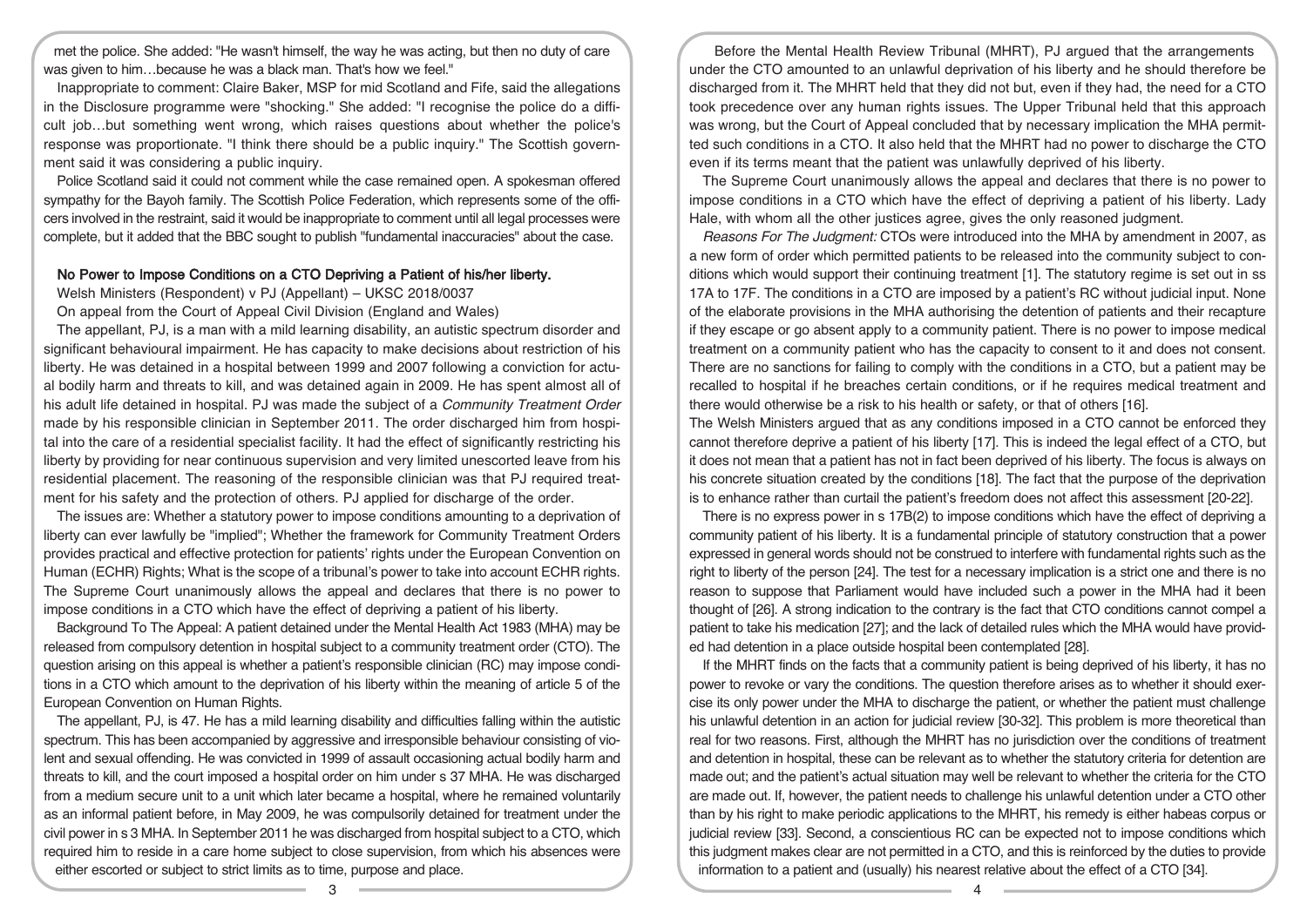# NHS: Negligence

Lord Storey Department of Health and Social Care: To ask Her Majesty's Government, further to the Written Answer by Lord O'Shaughnessy on 5 November (HL10962), whether the figures for the total government spend on clinical negligence in 2016–17 and 2018–19 include legal costs.

Lord O'Shaughnessy: NHS Resolution handles clinical negligence claims on behalf of National Health Service organisations and independent sector providers of NHS care in England. As stated in my answer of 5 November, the total Government spend on clinical negligence was £1.7 billion in the financial year 2016-17 and £2.2 billion in the financial year 2017- 18. These figures did include legal costs and NHS Resolution has provided the following information about legal costs in these two financial years.

Legal costs for 2016-17 were: - Claimant costs: £498 million - Defence costs: £126 million Legal costs for 2017-18 were: - Claimant costs: £467 million - Defence costs: £129 million Note: Claimant costs are legal costs incurred by the claimant in bringing a claim for compensation. Defence costs are legal costs incurred by NHS Resolution in dealing with the claim received.

### CPS to Extend Effective Domestic Violence Prosecution Scheme

Owen Bowcott, Guardian:Measures to boost conviction rates in domestic violence cases which provide extra support to victims are to be adopted nationally by the Crown Prosecution Service. Prosecution rates in some areas have improved by almost 10% using techniques developed in pilot projects over the past two years, including enabling witnesses to give evidence from behind screens. The scheme's rollout across England and Wales is being announced at a law enforcement conference in Birmingham on Tuesday ahead of Christmas and the new year which are traditionally the busiest periods for domestic violence.

On Christmas Day last year, CPS Direct, the prosecution department which liaises with police, took 592 calls from officers seeking charging decisions. At peak times, 68 calls an hour were received. On New Year's Day last year, there were 914 calls from police seeking charging decisions. The call rate reached 76 an hour at its height.

Additional prosecutors, working from their homes, will be on duty on New Year's Day this year to advise on charging decisions. Domestic violence accounts for the majority of CPS Direct's workload over the holiday periods. The new prosecution measures have been developed in CPS pilot projects in London, Nottingham and Yorkshire since 2016. They include: • Making sure victims can visit court before trial to familiarise themselves with surroundings. • Allowing victims, as long as the courts permit, to give evidence from behind a screen. • Providing separate courthouse entrances for victims and offenders where possible, as well as childcare facilities. • Better support from an independent domestic abuse advisor (IDVA) to support victims.

Known as the domestic abuse best practice framework, it is due to be introduced in domestic abuse courts across England and Wales from January. A recent report by the police and crime commissioner for Northumbria, Dame Vera Baird QC, highlighted the absence of IDVAs and inadequate training for staff as key problems that undermine the effectiveness of specialist domestic violence courts. There has been a decline in the number of domestic abuse cases referred to the CPS by the police recently, a drop linked by many to problems of police resources. In 2017-18, there were 110,562 referrals flagged up by officers as being related to domestic abuse. The overwhelming majority of victims were women.

Kate Brown, who is chief crown prosecutor for CPS Direct and the CPS's national lead for domestic abuse, said: "We are developing a clear multi-agency approach and ensuring that we have con-

sistently trained staff. It's always been the case that the guilty plea rate in domestic abuse cases is lower than in general crime because offenders hope that victims will not see the trial through. We want to see that [fallout rate] reduced by taking away the stress of the experience for victims."

The CPS says its research demonstrates that a targeted approach provides victims of domestic abuse with better support through the criminal justice system and is having a significant impact on conviction rates, guilty pleas and reducing the number of cases that fail due to victim and witness reluctance to participate. On its pilot programme in London, at Highbury court, the CPS's four measures generated a 7.9% rise in the rate of early guilty pleas and an 8.2% rise in the overall conviction rate. Another pilot in Nottingham achieved a 9.5% increase in the rate of convictions after trial. At the third site in Yorkshire, there was a 4.1% fall in the attrition rate of victims dropping out of prosecutions because they were unhappy with proceedings. The conference in Birmingham will be attended by the new director of public prosecutions, Max Hill QC, the National Police Chiefs Council and HM Courts and Tribunals Service.

### Resin v. Russia - Restriction on Family Visits Breach of Article 8

The case concerned a convicted prisoner's complaint about restrictions on family visits. The applicant, Andrey Resin, is a Russian national who was born in 1974 and is serving a life sentence in the Sverdlovsk Region (Russia). He served his sentence from 2012 to 2014 in penal colony IK-56 in the Sverdlovsk Region, which is 7,000 kilometers from his home town of Khabarovsk. During his time in this facility he was able to have six short visits from his family, with a glass partition separating them and supervised by a prison officer. He made a request to have visits without such restrictions, but it was rejected. When transferred to a remand prison in Khabarovsk for two months in 2014 as part of an investigation, he requested to have both short and long visits with his family. The prison governor said it was up to the investigator to decide about the short visits, with the investigator and his supervisor later rejecting his request. The governor rejected his request for a long visit because the applicable law did not allow them for convicted prisoners taken to a remand prison from a correctional facility as part of an investigation. All of his challenges before the courts were apparently dismissed as unfounded. Relying in particular on Article 8 (right to respect for private and family life), Mr Resin complained that the restrictions on his family visits in the penal facility and remand prison had been excessive. Violation of Article 8. Just satisfaction: EUR 7,500 (non-pecuniary damage) and EUR 1,500 (costs and expenses)

#### Successfull Challenge to UK 's 'Unlawful' Failure to Provide 'Forum Bar' defence to Extradition

Scottish Legal News: A Scot wanted by the FBI over an alleged shares scam has successfully challenged a decision by the UK Government to delay the introduction of a possible defence to his extradition to the USA. A judge in the Court of Session ruled that the UK Government was acting "unlawfully" by failing to bring into force in Scotland the "extradition forum bar" provisions, which were introduced in the rest of the UK by the Crime and Courts Act 2013. Lord Malcolm heard that the petitioner James Craig is the subject of an extradition request by the US government over accusations he tried to distort prices on the Nasdaq exchange by starting rumours on Twitter about two companies and buying shares when the price fell before selling them at a profit when the price recovered.

He is challenging his extradition at Edinburgh Sheriff Court, but brought a petition for judicial review complaining that the UK government has failed to commence in Scotland the extradition forum bar provisions in section 50 of, and schedule 20 to, the 2013 Act, which have been in force in the rest of the UK for more than five years. The underlying aim of the provisions is to prevent extradition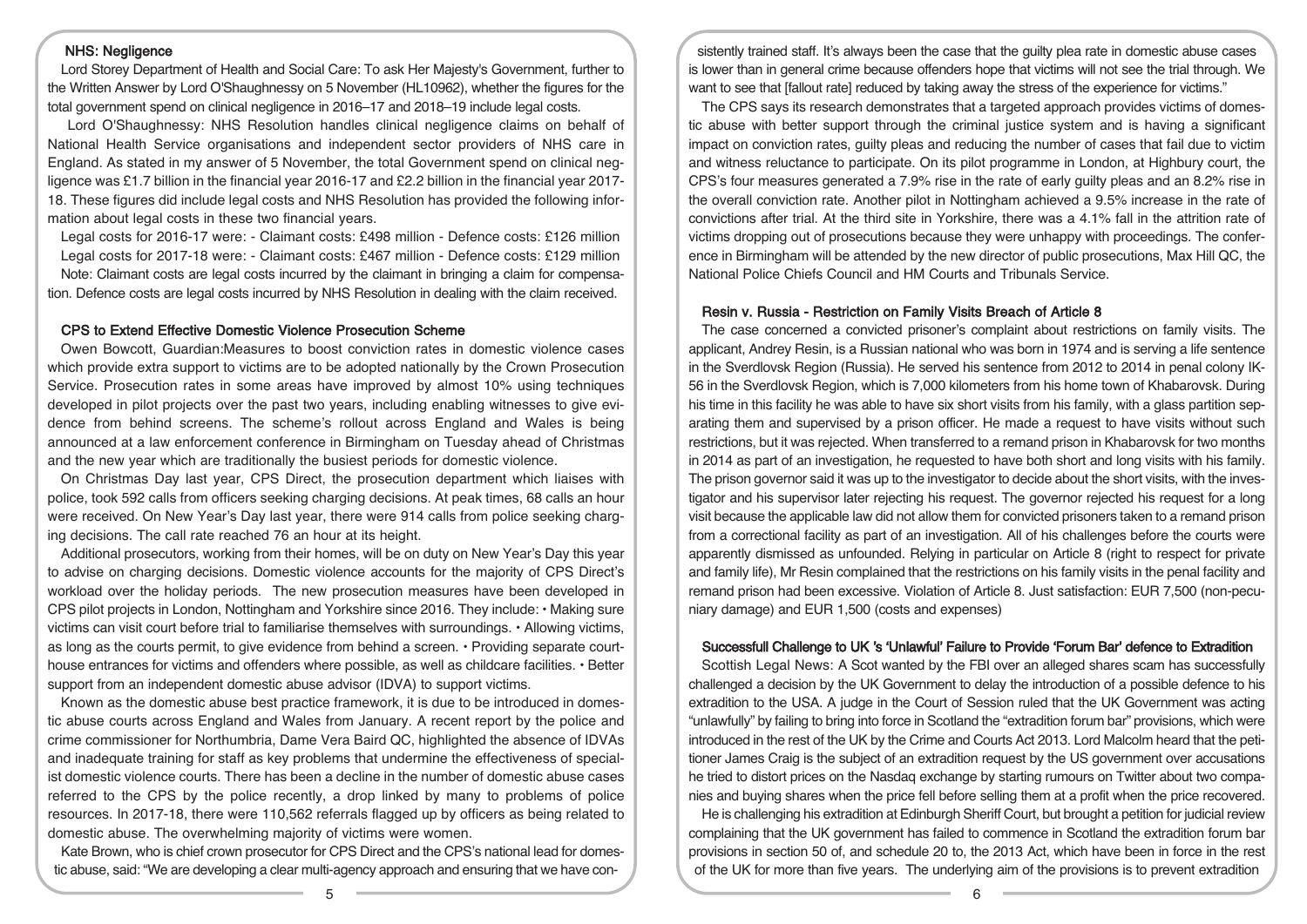if the alleged offence can be fairly and effectively tried in the UK and it is not in the interests of iustice that the accused person be extradited, and the petitioner believes he could mount an "additional defence" under and in terms of the forum bar provisions were they to apply in Scotland.

The court was told that the 2013 Act was the result of a review, during which the Crown Agent, on behalf of the Crown Office and Procurator Fiscal Service, expressed concern that the forum bar to extradition would be "a challenge to the independence of the Lord Advocate" as head of the prosecution system in Scotland, in that the court would be invited to consider the merits of a prosecutorial decision. While the courts in England and Wales were prepared to contemplate judicial review of such decisions, that was not the tradition in Scotland. The review, which was chaired by Sir Scott Baker, concluded that the forum bar provisions should not be introduced in the UK because prosecutors were best placed to make decisions on forum.

However, the UK government did not accept that recommendation, considering that "enhanced protections" were needed, including scrutiny of decisions in open court. In due course a bill containing, amongst other things, a forum bar defence for the UK as a whole - extradition being a reserved matter - was passed by the UK Parliament as section 50 of, and schedule 20 to, the Crime and Courts Act 2013, which came into force in England, Wales and Northern Ireland in October 2013.

In September 2014, the Lord Advocate gave evidence to the House of Lords Select Committee on Extradition Law, during which he stated that provisions relating to forum bar brought into force under the Crime and Courts Act 2013 will only be implemented in Scotland if the Scottish Ministers request it, adding that there was "no intention to do so for the foreseeable future", consistent with the historic position in Scotland where prosecutors are "fully independent" and have a "fundamental discretion" on whether to raise a prosecution or not.

The court also heard that last December Alistair Carmichael MP table parliamentary questions asking the Home Office to confirm why the provisions had not been commenced north of the border and when they would be, to which Home Office Minister Brandon Lewis replied that the Scottish Government had decided that it did not wish section 50 of the 2013 Act to be commenced in full in Scotland and there was "no timetable for its commencement", adding that this was "a decision for the Scottish Government" and there had been "no recent discussions on the issue".

Lord Malcolm said: "The UK government has brought the forum bar provisions into force everywhere in the UK other than Scotland. The obvious question is, why not Scotland? Here is where the proceedings took a surprising turn. The question is not answered in the pleadings. During the hearing, and on more than one occasion, the court inquired of counsel for the Advocate General for Scotland (who is the UK government's representative in Scotland) as to the reason, but he was either unable or unwilling to provide an explanation."

Government 'Acting Unlawfully' - The judge held that the UK Parliament had intended that the forum bar provisions would be brought into law "throughout the UK" and that there was "no power" to do so in different parts of the country at different times. "Even if I am wrong on the latter point," he added, "this does not mean that the petition should be refused". On behalf of the Advocate General for Scotland, it was submitted that commencement in Scotland "could be delayed for as long as the executive chooses". In response to questions from the court it was claimed that this would remain true if in 10 years, or even 50 years, nothing had changed. "I consider this to be a wholly unreal position, which...is clearly contrary to Parliament's intention," the judge said.

In a written opinion, Lord Malcolm concluded: "I shall pronounce decree of declarator that in its continuing failure to bring into force in Scotland the extradition forum bar provisions in section 50 of, and schedule 20 to, the Crime and Courts Act 2013, the UK government is act-

ing unlawfully and contrary to its duties under section 61 of the Act." For the same reasons a contemporaneous petition brought Christopher Thomson, who is also challenging extradition to the US, was also upheld. Declarators were also sought in both cases against the Scottish Government in respect of alleged illegality and oppression, and also interdict prohibiting the extradition of the petitioners to the USA, but the court refused to grant the orders on the basis that these were matters for the extradition court.

# HMP/YOI Isis – Serious Concerns Around the Use of Force by Staff

HMP/YOI Isis in south east London was assessed by inspectors as having become a more respectful prison over two years, with an encouraging change of culture under the current governor. However, inspectors were concerned about high levels of violence at the prison. HMP Isis also, they found, needed "more rigorous scrutiny" of the use of force by staff. Isis, which sits within the perimeter of the high-security Belmarsh jail, held 600 prisoners at the time of the inspection in July and August 2018. Nearly 70% of the population were under 30 and 22% were under 21 years old. Nearly half of those held were serving over four years.

Peter Clarke, HM Chief Inspector of Prisons, said the current governor took up post shortly after the "disappointing" 2016 inspection and she had "clearly prioritised getting the basics right, with visible leadership evident and a more positive culture beginning to emerge." The governor believed a local recruitment campaign had enabled her to appoint officers more committed to the aims of her establishment.

As with other prisons holding significant numbers of young people, however, levels of violence at Isis had increased and were high. Prisoners aged under 25 accounted for about 70% of violent incidents, the report noted, and one in four prisoners said they felt unsafe. The prison, though, had introduced initiatives aimed at reducing violence and encouraging good behaviour.

One of inspectors' most serious concerns was around the use of force by staff – which, Mr Clarke said, "we were not assured was always justified. We identified a need for more rigorous scrutiny of when and how force was applied…Some of the youngest prisoners are often the most vulnerable and yet they were disproportionately represented in the statistics relating to force and segregation." The report noted: "Too many incidents were in response to noncompliance." Though inspectors noted positive interactions between prisoners and staff, the Inspectorate survey of prisoners "was very negative around two critical areas: only 48% of respondents said that most staff treated them with respect, and only 46% could say that they had not experienced any kind of victimisation by staff."

Mr Clarke added: "Important recent steps had been taken by the senior team to deal with staff who contributed to the negative experiences of prisoners, but more work was needed to understand and address these negative perceptions. Our own observations and discussions with prisoners about staff, in contrast, were more positive. Indeed, we were encouraged by the energy and commitment of many staff." Living conditions had improved since 2016 and the food was particularly popular. The prison, however, was urged to strengthen its work on equality and diversity and to improve the poor levels of attendance and punctuality at training and education.

Overall, Mr Clarke said: "Our assessments have remained largely unchanged since the last inspection, although this was not the whole story. We noted an encouraging change in direction since the appointment of the current governor and the culture and atmosphere in the prison were definitely improving. We left the prison confident that the senior managers and staff would use our report to effect further positive change, particularly in those areas which caused us most concern."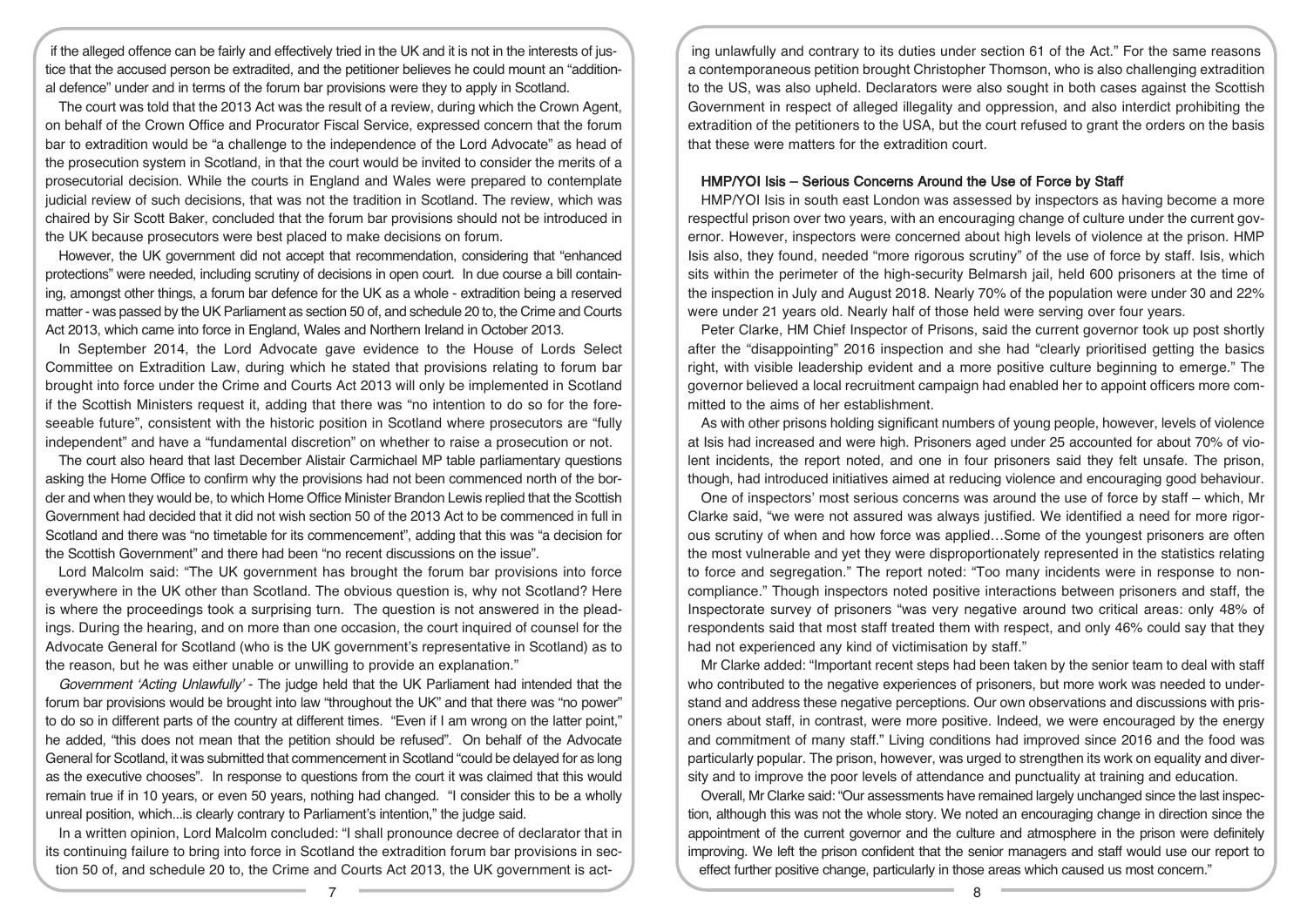# Prison Service Going to the Dogs

Puppy therapy to help prisoners with mental health and addiction is being offered in the first scheme of its kind in the UK. Prison staff have recruited Jingles, a four-month-old black Labrador, who will undergo intensive training to become an "assistance dog" for the inmates. The dogs have been found to promote positive changes in behaviour, reduce stress and reliance on medication and boost the development of social skills, self-esteem and self-confidence. Jingles has already assisted in interviews with inmates and been on family induction visits as part of his socialisation at Magilligan jail in County Londonderry. He will now join therapy sessions with the prisoners.

Governor Richard Taylor, who has launched the scheme in partnership with Assistance Dogs Northern Ireland (NI), said: "Many of those people who come into our care have mental health and addiction issues, and with numerous pieces of research highlighting the therapeutic benefits of animals it made perfect sense for us to work alongside Assistance Dogs NI. Together we are supporting and challenging prisoners in our care as part of the commitment to reduce re-offending and help build a safer community." Geraldine McGaughey, Chief Executive Officer, Assistance Dogs NI, said: "The benefits of a dog interacting with a prisoner can build self-confidence and self-esteem and ultimately play a part in rehabilitation." Assistance Dogs UK, coalition of eight charities, provides the animals to more than 7,000 disabled people to help with practical tasks and offer emotional support and independence.

# CPS to Extend Effective Domestic Violence Prosecution Scheme

Owen Bowcott, Guardian: Measures to boost conviction rates in domestic violence cases which provide extra support to victims are to be adopted nationally by the Crown Prosecution Service. Prosecution rates in some areas have improved by almost 10% using techniques developed in pilot projects over the past two years, including enabling witnesses to give evidence from behind screens. The scheme's rollout across England and Wales is being announced at a law enforcement conference in Birmingham on Tuesday ahead of Christmas and the new year which are traditionally the busiest periods for domestic violence.

On Christmas Day last year, CPS Direct, the prosecution department which liaises with police, took 592 calls from officers seeking charging decisions. At peak times, 68 calls an hour were received. On New Year's Day last year, there were 914 calls from police seeking charging decisions. The call rate reached 76 an hour at its height. Additional prosecutors, working from their homes, will be on duty on New Year's Day this year to advise on charging decisions. Domestic violence accounts for the majority of CPS Direct's workload over the holiday periods. The new prosecution measures have been developed in CPS pilot projects in London, Nottingham and Yorkshire since 2016. They include: • Making sure victims can visit court before trial to familiarise themselves with surroundings. • Allowing victims, as long as the courts permit, to give evidence from behind a screen. • Providing separate courthouse entrances for victims and offenders where possible, as well as childcare facilities. • Better support from an independent domestic abuse advisor (IDVA) to support victims. Known as the domestic abuse best practice framework, it is due to be introduced in domestic abuse courts across England and Wales from January.

A recent report by the police and crime commissioner for Northumbria, Dame Vera Baird QC, highlighted the absence of IDVAs and inadequate training for staff as key problems that undermine the effectiveness of specialist domestic violence courts. There has been a decline in the number of domestic abuse cases referred to the CPS by the police recently, a drop linked by many to problems of police resources. In 2017-18, there were 110,562 referrals flagged up by officers as being related to domestic abuse. The overwhelming majority of victims were women.

Kate Brown, who is chief crown prosecutor for CPS Direct and the CPS's national lead for domestic abuse, said: "We are developing a clear multi-agency approach and ensuring that we have consistently trained staff. It's always been the case that the guilty plea rate in domestic abuse cases is lower than in general crime because offenders hope that victims will not see the trial through. We want to see that [fallout rate] reduced by taking away the stress of the experience for victims."

The CPS says its research demonstrates that a targeted approach provides victims of domestic abuse with better support through the criminal justice system and is having a significant impact on conviction rates, guilty pleas and reducing the number of cases that fail due to victim and witness reluctance to participate. On its pilot programme in London, at Highbury court, the CPS's four measures generated a 7.9% rise in the rate of early guilty pleas and an 8.2% rise in the overall conviction rate. Another pilot in Nottingham achieved a 9.5% increase in the rate of convictions after trial. At the third site in Yorkshire, there was a 4.1% fall in the attrition rate of victims dropping out of prosecutions because they were unhappy with proceedings.The conference in Birmingham will be attended by the new director of public prosecutions, Max Hill QC, the National Police Chiefs Council and HM Courts and Tribunals Service.

## Court of Appeal Orders Retrial of Christine Connor

The Court of Appeal today 18/12/2018, quashed Christine Connor's convictions for attempted murder and causing explosions because of doubts whether her pleas represented genuine confessions of guilt. The Court ordered a retrial. Christine Connor ("the appellant") pleaded guilty on 3 May 2017 to one count of attempted murder, two counts of possessing explosives with intent, two counts of causing an explosion and one count of being involved in the preparation of terrorist acts. The counts relate to two explosions in May 2013 involving the deployment of improvised explosive devices.

The Crown Court heard that in April and early May 2013 the appellant and her co-accused, Stuart Downes, spent time researching bomb making techniques. Downes then purchased bomb parts and shipped them to the appellant. Whether or not the appellant actually carried out the construction of the devices or arranged for another to do so was uncertain but the devices, which were viable, clearly were constructed, deployed and exploded. Two devices were deployed in an attack on 16 May 2013 and two in a later attack on 28 May. The first involved a 999 hoax call referring to a suspect device at 02:11 hours and at the same time there were reports of explosions in the Ligoniel Road area. The trial judge stated that this may have been a dry run or practice run carried out by the appellant and then recorded by her on a movie file recovered from her lap top either to remind her what to do in the future or as a propaganda exercise.

The second incident on 28 May 2013 was described by the trial judge as much more sinister. There was a 999 call reporting to come from a person who indicated that she was suffering from domestic violence at an address on the Upper Crumlin Road. This was at 02:12 hours. Two officers responded - one went to the relevant address and the other was providing cover when two devices were deployed and exploded. Shrapnel was dispersed from the devices up to a radius of around 35 metres. Fortunately, both officers were able to take evasive action and did not sustain any physical injuries.

The appellant was present at the scene having transported the devices and may have actually thrown them but the trial judge acknowledged that this latter point was uncertain. Downes made a call to UTV claiming responsibility for the attack on behalf of what he described as the Irish Republican movement. Forensic evidence linked the appellant both to the scene and to the device. She was arrested and interviewed by the police over an extended period and large-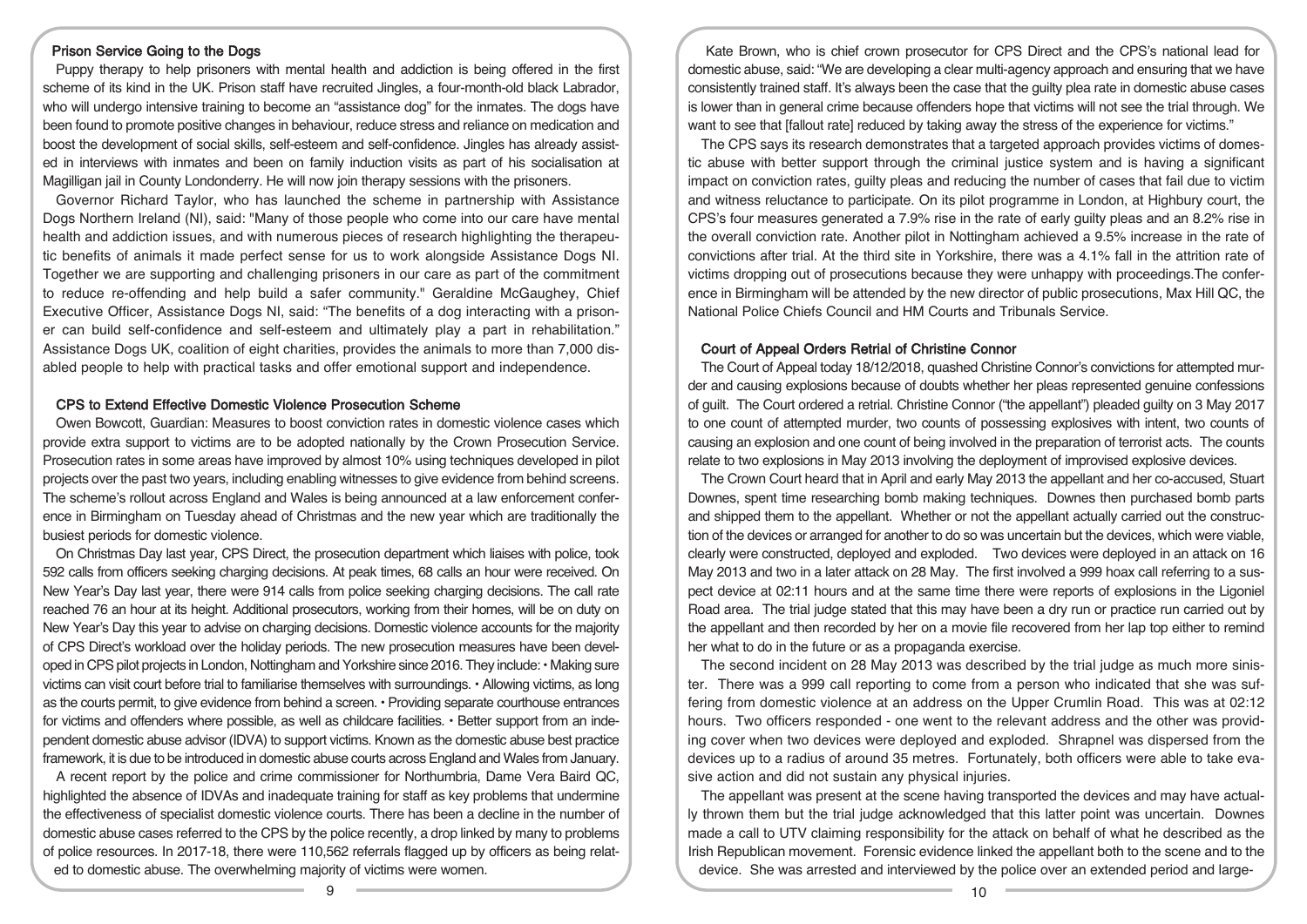ly gave no comment in response to the questions that were put to her but she did provide a statement stating that she may have been in the vicinity of the second bomb at 2am.

The trial judge said this was clearly a well thought out attack or attacks and that they were researched and planned. He noted that while "certain elements of your conduct were bizarre" the appellant was sufficiently motivated to construct the devices and to press home such attacks. Whilst the appellant, according to the trial judge, appeared to be acting alone or within a small group he noted that it clearly lay within her power to manipulate and to influence others such as Downes. He stated that the appellant was committed to a violent philosophy to achieve political objectives through the means of violence. The trial judge took into account in mitigation the fact that there were "certain aspects of amateurism and lack of sophistication in relation to her criminal activity" but noted that it had to be taken in the context of the fact that she was able to complete the manufacture of these bombs and to successfully deploy them. The trial judge imposed an extended custodial sentence of 16 years and 4 months after assessing the appellant as posing a danger to society. The effective overall sentence was one of 13½ years custody with an extended custodial sentence of 3 years and 8 months.

The appellant appealed against her conviction contending that her pleas of guilty were ambiguous or equivocal and a nullity in law. She also contended that her pleas were involuntary and the result of being subjected to pressure by her legal advisers. The transcript of when the appellant was re-arraigned on 3 May 2017 confirmed she said the following in relation to the six counts:

- Count 1 "Well I am not guilty, however on advice I will plead guilty"
- Count 4 "As I said I'm not guilty but on advice I will plead guilty"
- Count 2 "I'm not guilty but on advice I will plead guilty"
- Count 5 "I am not guilty but on advice I will plead guilty"
- Count 3 "I am most definitely not guilty of that but on advice I will plead guilty"

Count 6 – "I am not guilty but on advice I will plead guilty"

The trial judge then indicated "I am recording guilty pleas for Counts 1-6". Neither the trial judge nor counsel for the prosecution or defence addressed the nature of the "pleas" which were entered by the appellant.

Applicable Legal Principles Regarding Plea: The Court of Appeal referred to guidance on the principles applicable to a plea of guilt. Where an accused purports to enter a plea of guilty but, either at the time he pleads or subsequently in mitigation, qualifies it with words that suggest he may have a defence (eg 'guilty, but it was an accident' or 'guilty, but I was going to give it back'), then the court must not proceed to sentence on the basis of the plea but should explain the relevant law and seek to ascertain whether he genuinely intended to plead guilty. If the plea cannot be clarified, the court should order a not guilty plea to be entered on the accused's behalf. Should the court proceed to sentence on a plea which is imperfect, unfinished or otherwise ambiguous, the accused will have a good ground of appeal.

Discussion: The Court of Appeal said the guilt of the accused in this case rested upon her confession by way of a plea of guilty. It commented that this case was somewhat unusual in that the appellant expressly stated that she was "not guilty" before qualifying this with "on advice I will plead guilty". Her first words were "I am not guilty but…". In respect of the most serious charge of attempted murder, which requires specific intention to kill, she said "I am most definitely not guilty but ….": "In these circumstances we do have doubt as to whether a confession was intended. On any showing the pleas were heavily qualified, ambiguous

and equivocal. The pleas were plainly "imperfect, unfinished or otherwise ambiguous". In those circumstances … the court must not proceed to sentence on the basis of such a plea "… but should explain the relevant law and seek to ascertain that (s)he genuinely intends to plead guilty". Inexplicably those inquiries were not made when these pleas were entered. We consider that in these circumstances a conviction resting solely on such a plea of guilty cannot be regarded as safe. The prosecution in resisting this aspect of the appeal and has relied heavily upon the suggestion that the case against the appellant was overwhelming. Whether that be so or not, and we express no view, a conviction resting solely on the heavily qualified pleas entered in this case cannot be regarded as safe."

The Court of Appeal concluded that reliance on such a plea might work an injustice and said it entertained serious doubts that the "pleas" represented a genuine confession of guilt. It quashed the convictions and ordered a retrial.

# R v Ivor Bell Decision

Mr Justice Colton, sitting today 19th December 2018, in Belfast Crown Court, found Ivor Bell unfit to be tried in accordance with Article 49(4) of the Mental Health (Northern Ireland) Order 1989. The judge refused an application to stay the proceedings for abuse of process. He ordered the criminal trial shall not proceed further but that it shall be determined by a jury on such evidence as may be adduced by the prosecution, or adduced by a person appointed by the court under Article 49 to put the case for the defence whether it is satisfied as respects the counts on which the accused was to be tried that he did the act or made the admission charged against him. Ivor Bell is charged with two counts:  $\cdot$  Count 1 – Encouraging persons to murder; • Count 2 – Endeavouring to persuade persons to murder. Both counts relate to the murder of Jean McConville in December 1972. The evidence upon which the counts are founded was based on audio interviews said to have been conducted in Northern Ireland by Anthony McIntyre and recorded as part of the Boston Tapes. Part of the audio material obtained by the PSNI includes interviews between Anthony McIntyre and "Z". The prosecution case is that Z is Ivor Bell. Mr Justice Colton ordered that there is to be no reporting of today's decision or the subsequent proceedings apart from the above information . This Order will remain in place until the completion of the proceedings or until further order of the court.

#### Home Office Publishes Its First Anti-Corruption Report Card – Could Do Better

Gherson Solicitors: The Home Office has just published its first annual report on its anti-corruption strategy. Somewhat bizarrely the Minister of State for Security and Economic Crime, Ben Wallace MP, who opens the report references the popular television series McMafia as an example of the government's determination to tackle the threats of corruption and economic crime but – fictional dramas aside – what is there to learn from the first report?

The Prime Minister's Anticorruption Champion, John Penrose MP, explains the policy as follows: "The anti-corruption strategy boils down to 134 actions, over 5 years. I am particularly pleased that this report includes details of our progress – good or bad – on each one. Transparency is a vital weapon in the anticorruption fight, so we have to keep walking the talk ourselves."(sic) Of those 134 actions (also known as commitments elsewhere in the report) the Home Office states that 30 were due for completion before the end of 2018. Two have not been completed but 28 have been completed in full or in part. The Home Office states that they are, "on track to deliver" on the remaining commitments.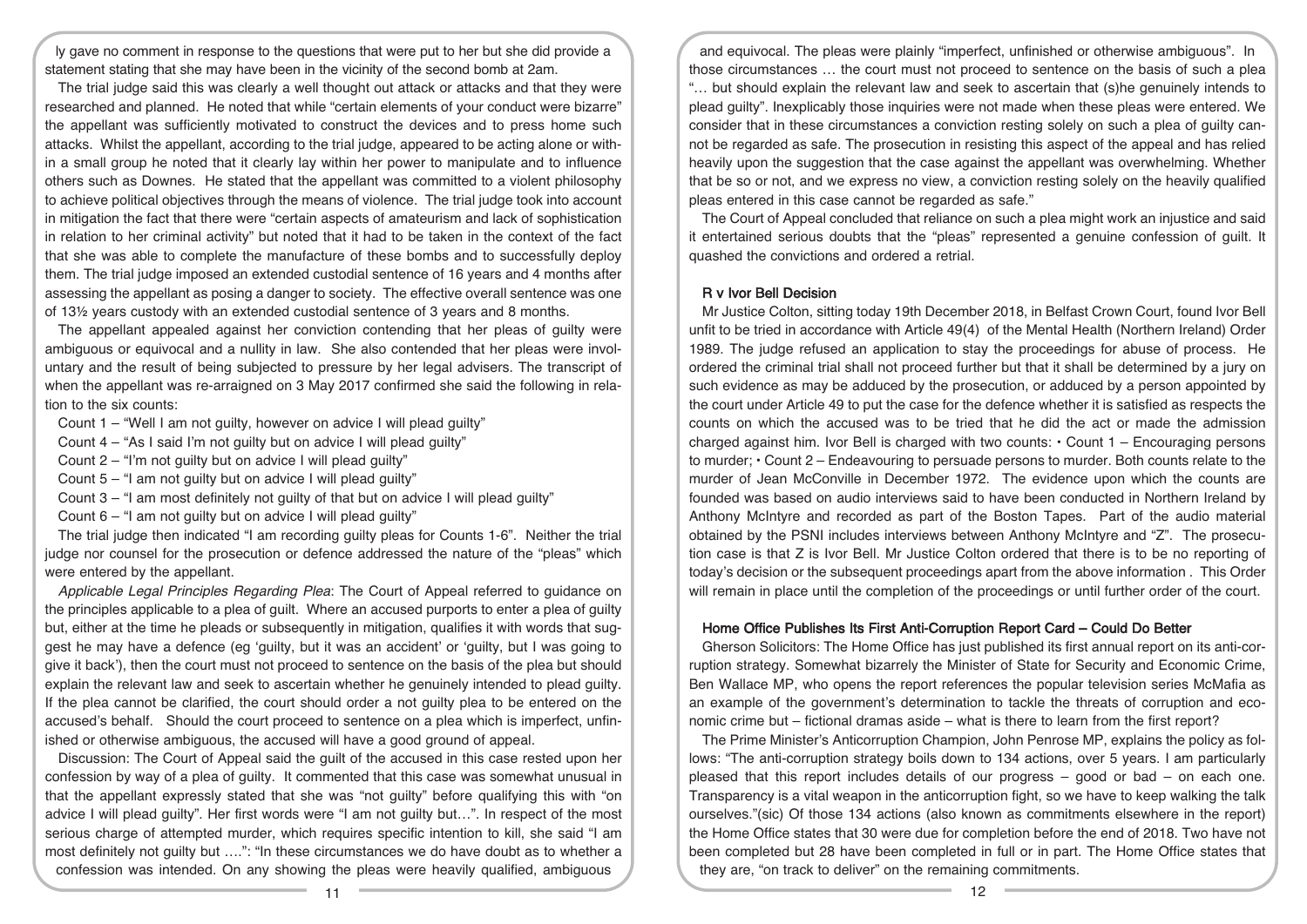So what are these 28 successfully completed actions?

When one digs into the vast majority are fairly opaque.

One example is, "Increase transparency and improve accountability in policing." This is supposedly complete but there is no clear explanation what this means. Another is, "Introduce a new Ministerial Economic Crime Strategic Board, chaired by the Home Secretary, to oversee strategic priorities, overall performance and align funding and capability development on economic crime." According to the report the Ministerial Economic Crime Strategic Board is due to meet early in 2019.

The centrepiece of the Home Office's achievements in 2018 is undoubtedly the introduction of the Unexplained Wealth Orders. There have only been three orders issued thus far, only two of which remain active. Gherson is instructed in both cases and remains at the forefront of this emerging new area of law.

Having waded through this 47-page report one can't help feel that there is a focus on strategies and policy as opposed to concrete actions. Nevertheless, it is abundantly clear that the Home Office intends to continue with its supposed assault on money laundering. It remains to be seen who the next target of an unexplained wealth order will be but there have been reports of at least 100 further orders in the pipeline.

Gherson remains skeptical about the efficacy (and indeed the appropriateness) of these orders but having dealt with the first two orders we are more than happy to discuss their operation with anyone who has concerns. Nobody would doubt the importance of tackling money laundering. But one has to raise an eyebrow when Ministers are referencing a television programme as an example of their increased focus on the issue. Furthermore, the government must also consider the potential economic impact of such intrusive measures. An important component of the economy and property market in London has been the influx of foreign money to the capital. The authorities must be careful not to throw the baby out with the bathwater.

# Home Office Criticised for Deleting Records on Death Of Detainee

Diane Taylor, Guardian: A coroner has accused the Home Office of "manipulating statistics" relating to deaths in immigration detention after it emerged that some records relating to the death of a detainee had been deleted. Senior coroner André Rebello made the comments at the conclusion of an inquest at Liverpool and Wirral coroner's court on Wednesday into the death of 35-year-old Polish man Michal Netyks. Netyks was found dead at HM Prison Altcourse in Liverpool on 7 December last year. A jury concluded that the cause of death was suicide, partly contributed to by the immigration deportation process. Netyks had completed a short prison sentence and had packed his bags ready for release when he received the news that, instead of being freed, the Home Office was going to deport him to Poland. He had lived and worked in the UK for 12 years.

The eight-day inquest heard that he died from a head injury after jumping from a floor of the building soon after he received the news that he was going to be deported. Rebello said that partially redacted notes provided to the inquest by the Home Office indicated that records had been deleted by senior management. He said: "This needs investigation and an explanation as its effect is to manipulate statistics – it appears to be almost a denial of the facts."

This is not the first time the Home Office has been criticised over its lack of transparency relating to deaths in detention. The Guardian and other sources reported that there were 11 deaths n immigration detention last year – an all-time high. However, at the end of last month the Home Office for the first time ever published detention death statistics as part of new "transparency data". Officials said there had only been four deaths last year.

The charity Medical Justice, which works for health rights for people in detention, questioned this Home Office data and received a response from the Home Office on 7 December, admitting that deaths of immigration detainees held in prisons, such as Netyks', were not included in the data. "Further work is ongoing to ensure any statistics published on deaths of those held solely under immigration powers in prisons … are aligned with wider statistics that are published on deaths in prisons and deaths in the detention estate," the Home Office official stated. Former prisons ombudsman Stephen Shaw raised concerns about the fact that the Home Office did not conform to the practice followed by the Ministry of Justice of publishing data on deaths of immigration detainees, when he gave evidence to the home affairs select committee in September 2018. "I find it frankly odd and self-defeating that the Home Office doesn't face the normal practice in the Ministry of Justice of making a statement when there is an apparently self-inflicted death in detention. I think they should do so routinely," Shaw, who has carried out two comprehensive reviews into immigration detention for the Home Office, told the committee.

Arthur Netyks, Michal's brother, said: "I miss my brother daily and the inquest has been a difficult time. A year on from Michal's death, the family remains devastated by our loss and we find it worrying that there have been so many immigration detainee deaths in the same year." Deborah Coles, director of the charity Inquest, which has supported Netyks's family, condemned the Home Office's role in the death. "Their conduct has been part of a wider pattern of denial and obfuscation," she said. A Medical Justice spokeswoman said: "Medical Justice has repeatedly raised concerns about the lack of prompt and accurate reporting of people who die while held under immigration powers. The lack of such reporting shows a shameful disregard for those who die while held under immigration powers."

The most recent death in immigration detention was on 2 December in Harmondsworth immigration removal centre near Heathrow airport, when Algerian Bouamama Redouan died. The Home Office has confirmed that the prisons and probation ombudsman is investigating the death. A Home Office spokesperson said: "We would like to express our condolences to the friends and family of Mr Netyks. "The Home Office is committed to increased transparency around those held in detention, and in November 2018 began publishing data on deaths in immigration removal centres. We are committed to extending this level of transparency to all those in immigration detention. However, given the very sensitive nature of the information and low numbers reported it is imperative that we ensure absolute certainty on figures before they are published."

#### Imprisonment for Public Protection Sentences

Lord Brown of Eaton-under-Heywood: To ask Her Majesty's Government whether in the case of imprisonment for public protection prisoners they will encourage the Parole Board to apply the legal principle that the longer the prisoner serves beyond the tariff period, the clearer should be the Parole Board's perception of public risk to justify the continued deprivation of liberty involved.

The Advocate-General for Scotland (Lord Keen of Elie) (Con): The Parole Board may direct release only if satisfied that detention is no longer necessary for the protection of the public. The board will base its decision on a comprehensive assessment of the risk posed by the individual prisoner. This will be determined by reference to all the offender's circumstances.

Lord Brown of Eaton-under-Heywood (CB): Call it what one will, the plain fact is that the longer a prisoner serves beyond his tariff, the more he is detained beyond due punishment. Worboys had a tariff term of eight years and within two years of that was recommended for release—a case that has done terrible damage to the IPP cause. However, I am concerned with those at the other end